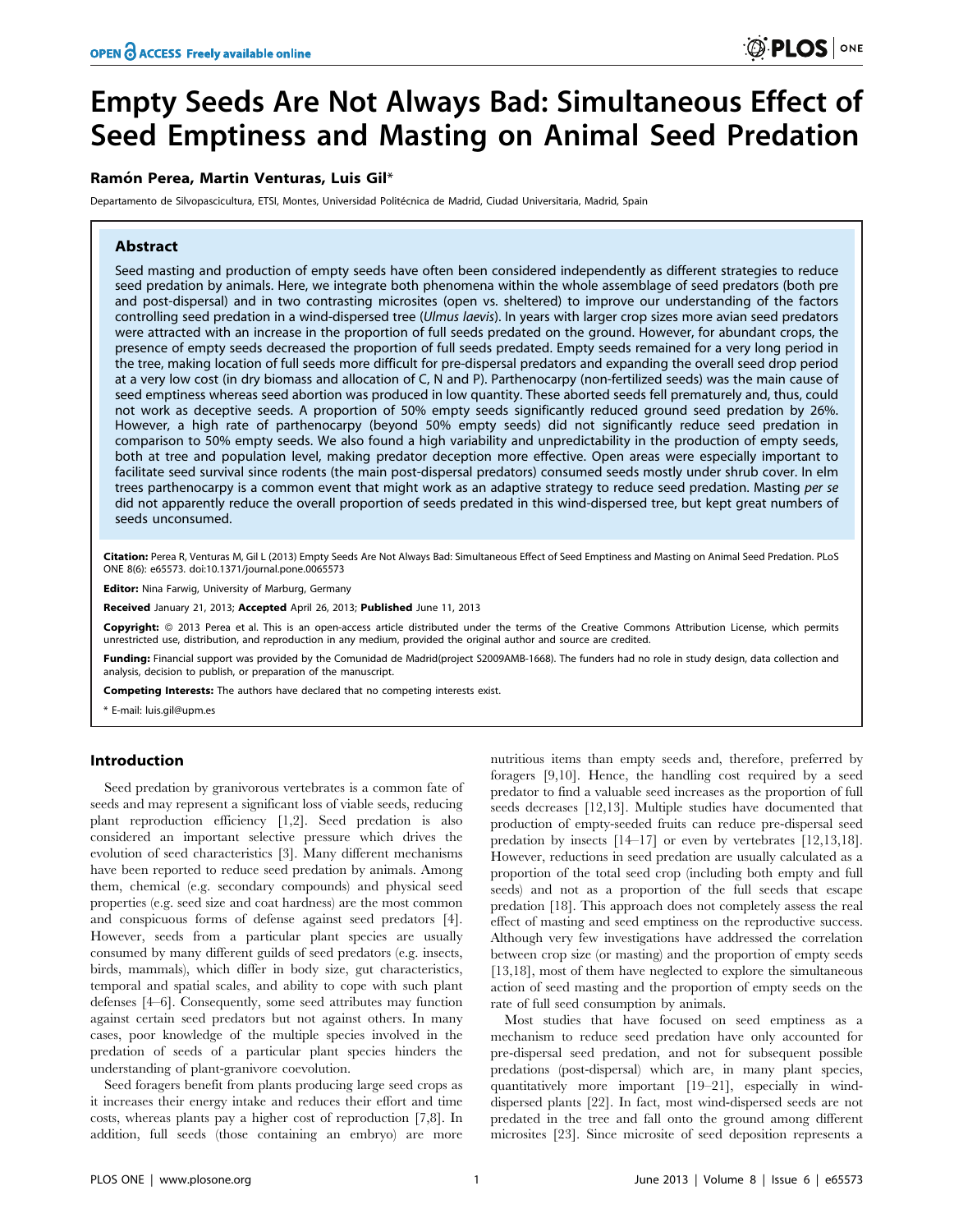significant factor in seed encounter and predation by ground foragers [24,25], we should not overlook the importance of empty seeds (at variable proportions) in different microsites, because it may influence the overall seed predation and seedling establishment. Only by addressing the whole assemblage of predators (both pre and post-dispersal) and their foraging behaviour (including microsite effect) can we understand the real effect of empty seeds on the predation of full seeds and the possible ecological implications for plant regeneration.

Despite the fact that many genera of wind-dispersed trees produce empty seeds and are widely distributed taxonomically (e.g., Ulmus, Acer, Pinus, Fraxinus, Salix), these trees have received very little attention in relation to the evolutionary and ecological consequences of producing empty-seeded fruits. However, winddispersed plants are crucial to understanding hypothetical adaptations to seed predation because, unlike animal-dispersed plants (extensively studied), in wind-dispersed plants, animals are not required for successful seed dispersal and so they act mainly as seed predators. In this respect, it would be interesting to estimate the minimum proportion of empty seeds necessary to succesfully deceive the predators and, simultaneously, maximize seed survival.

Our hypothesis is that empty seeds might contribute to overall plant fitness by increasing the proportion of full seeds that will escape predation both pre and post-dispersal. Likewise, we hypothesize that high crop size (either full or empty-dominated seed crop) will also reduce animal seed predation following the predator satiation hypothesis [14,26]. We tested these two hypotheses using an elm tree (Ulmus laevis Pall.) as an example, since its fruits (samaras) are dispersed by wind and water (not by animals). Here, we carry out this analysis within the whole assemblage of seed predators (both pre and post-dispersal) and in two contrasting microsites (open vs. sheltered), in order to evaluate their effect on plant reproductive success.

# Methods

#### Ethics Statement

All the work was conducted in accordance with relevant national and international guidelines, and conforms to the legal requirements of the Regional Government (Madrid, Spain) and Public Administration. Regional Government of Madrid gave us permission to conduct the study in this site. Field studies did not involve endangered or protected species. Animals were only observed in the field, neither captured nor harmed.

## Study Area and Species

This study was conducted in a riparian forest in Madrid province, Central Spain (40°32′ N, 3°40′ W). The riparian forest is located within a 330 ha public domain forest, at 700 m a.s.l. and in a Mediterranean climate [annual precipitation of  $426 \pm 124$  mm (years 1973–2011) with a 3-month summer dry period]. The riparian forest is composed mainly of elms (Ulmus laevis Pall.) and a few ashes (Fraxinus angustifolia Vahl.) and willows (Salix salviifolia Brot. and S. atrocinerea Brot.). The understory is a mosaic of evergreen shrubs (mainly Rubus ulmifolius Schott.), tall forbs and grasses. The site contains 53 mature elms  $(d.b.h.>10$  cm) and 104 saplings spread along a small stream.

U. laevis is mainly found in Central and Eastern Europe. In the southernmost part of its distribution (Spain) the populations are small and rare [27]. Like other elm species, U. laevis flowers before leaf bud breaks and its fruits are winged nuts (samaras) with a single seed. Natural seed fall of U. laevis occurs in April-June. Elm samaras can fall onto the ground *in situ* or be carried by wind or

water [28]. Seeds of other European elms (e.g. U. minor Mill.) are known to be preyed upon by vertebrates (mainly rodents) after seed dispersal [29].

We found four types of elm samaras which were easily distinguished by their morphological characterization (Fig. 1): (a) Full samaras (FS), fruits properly developed with a full seed in the centre; (b) Undeveloped samaras (US), fruits with an undeveloped seed in the centre. This seed does not develop because the embryo aborts in the early stages of development. The death of the embryo can be due to environmental conditions (strong frosts) or to deleterious genes [30]; (c) Empty samaras (ES), fruits that develop with no seed. These are generally formed by parthenocarpy, that is, without flower pollination [27]; (d) Predated samaras (PS), full samaras wherein seeds have been eaten by animals.

## Samara Production

We placed 20 seed traps  $(1 \text{ m} \times 1 \text{ m})$  on the ground during three consecutive Ulmus seed dispersal seasons (April-June, 2009–2011). Traps were located randomly along 425 m of the riparian forest and no protection was used to prevent access by animals. We collected all samaras and counted them every 2–3 days during the dispersal season. We divided the counted samaras into the four possible categories (see above and Fig. 1). However, for evaluating seed production, we considered predated samaras as full samaras.

To evaluate possible inter-individual differences in the production of full, undeveloped and empty samaras, we randomly selected 35 and 19 elm trees in years 2009 and 2010, respectively. We then collected samaras from the tree branches (from 3 to 5 dm<sup>3</sup> of samaras per tree). From each sample, we extracted 400 samaras and counted the number of samaras in each category. Finally, to assess the energy cost of producing empty samaras (ES) and full samaras (FS) we took four groups of 100 samaras of each one of these types. We did not take individual samaras because each empty samara weighs very little to be individually weighed with accuracy. Then we weighed them after five days of oven drying at  $60^{\circ}$ C to compare their dry biomass. In addition, ES and FS samples were sent to a chemical laboratory (three samples per type) to obtain their relative cost in allocation of nutrients, especially N and P, which are important elements in seeds [31]. Each sample contained 1 g of dry pulverized samaras (equivalent to ca. 254 ES and ca. 122 FS, respectively).

## Identification of Seed Predators

In order to identify the seed predators, four motion-detection digital video cameras with night vision were used (Leaf River IR-5, 5 MP). Cameras were placed beneath elm trees (where most seeds were located) at 1.0–1.5 m height, pointing at the ground. We avoided shrub cover and tall grasses within the field of view of the cameras to easily record the animals consuming seeds. Cameras were moved (distance  $>50$  m) every 35– 60 days, and were used in April-June, coinciding with the elm seed dispersal period, in two consecutive years (2010 and 2011). We unsuccessfully placed cameras in the trees (2–3 m height) to record possible arboreal seed predators during three weeks in 2010, but very few recordings of potential seed predators were obtained. We only considered those recordings that contained animals consuming elm seeds.

#### Seed Predation in the Tree

We selected three observatories within the study area. Observatories were three locations separated at least 90 m from each other where one person could easily watch the animals consuming elm seeds. In 2010 we spent 1602 minutes observing the foraging behavior of birds and squirrels up in the elm trees. We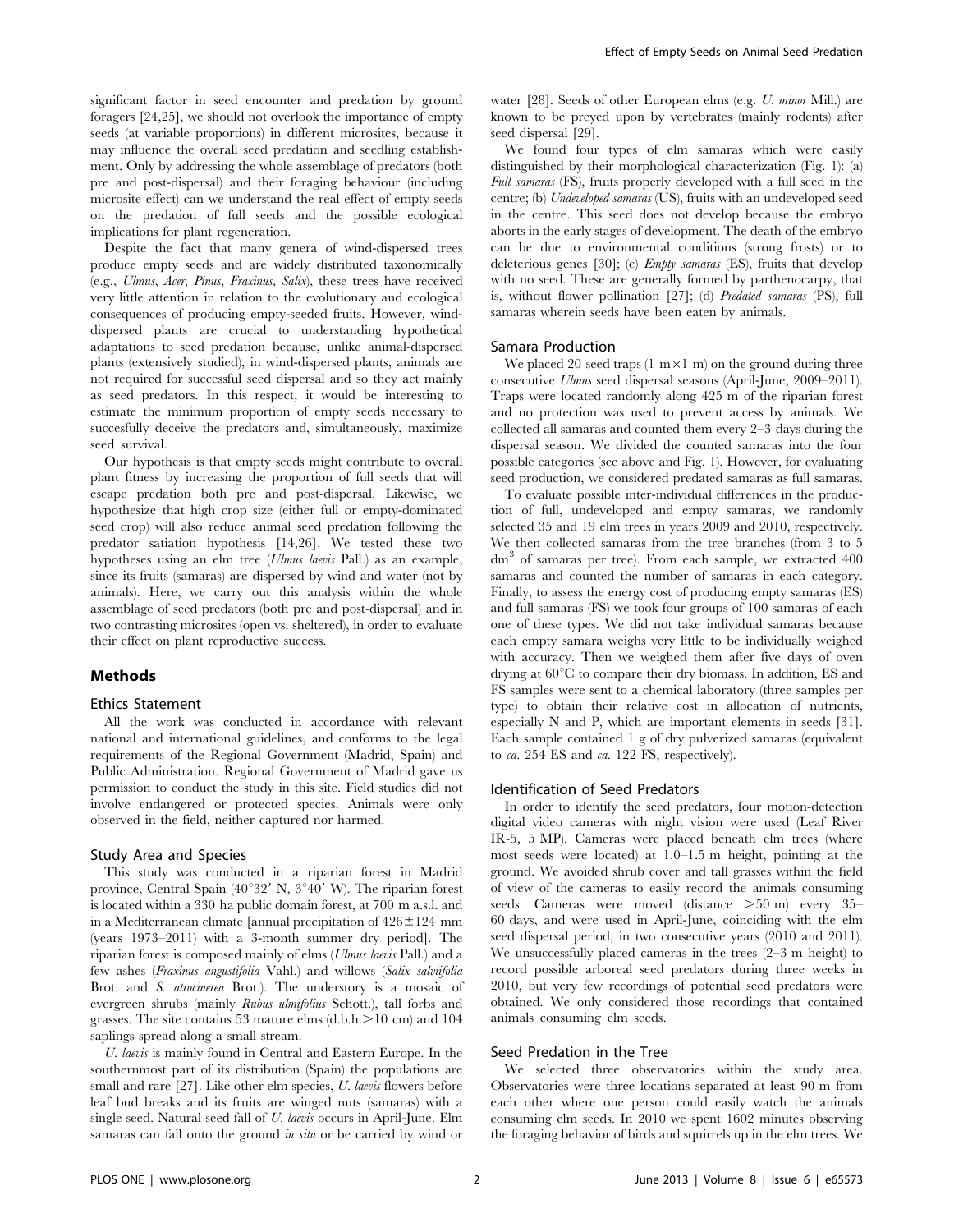

Figure 1. Ulmus laevis samara characterization. Pictures of the different samara categories are shown on the top row and sketches on the bottom row: (A) full samara (FS); (B) undeveloped samara (US); (C) empty samara (ES); (D and E) predated samaras (PS). The black colour of the sketch stands out the seed for FS and US, and the tissues torn by animals in the PS. doi:10.1371/journal.pone.0065573.g001

used binoculars  $(8\times42)$ , spotting scopes  $(20-60\times65)$  and stopwatches to estimate the number of elm seeds each bird preyed upon. Observations were mostly performed in the mornings (8.00– 10.30 am) and evenings (5.30–8.00 pm), and always during the fruit ripening season (April-June 2010 and 2011). In 2011 due to the extreme lack of seeds eaten by seed predators (low crop size) we only spent 540 minutes observing them.

# Seed Predation on the Ground

We selected 15 sample points within the study area. Sample points were located at approximately 25–30 m from each other. In each sample point two microhabitats were distinguished: sheltered (dense shrub cover) and open (only grasses). Each microhabitat contained three types of depots (90 depots in total): (1) invertebrate access only, built with a wire mesh in a cubic shape (15 cm $\times$ 15 cm $\times$ 15 cm) and buried into the soil (5 cm approximately); (2) rodent and invertebrate access, made of a mesh  $(50 \text{ cm} \times 50 \text{ cm})$  placed 3 cm above the ground surface with open sides, and (3) all seed foragers access, with no exclosure (this includes e.g. birds and medium-large mammals). In each depot we placed one Petri dish (9 cm diameter) containing 60 Ulmus laevis samaras. Depots remained in the same place throughout the experiments. We conducted 6 trials in two consecutive years (2010–2011) according to the natural samara availability for the ground seed predators. Natural samara availability refers to the number of samaras that were found naturally on the ground (low vs. high) at the time of the seed offer, based on the data obtained from the seed traps (Fig. 2). We considered both intra and interannual seed availability. High availability was only considered for the late season of the mast period, when great amounts of seeds were found on the ground (June-July 2010). Thus, in 2010 two trials were performed under high seed availability (June and July; seed density  $>5500$  seeds m<sup>-2</sup>) and two under low seed availability (April and late September; seed density <200 seeds  $m^{-2}$ ). In 2011 only two trials were performed (June and September), both with low seed availability due to the low seed crop (seed density  $\leq$  300 seeds m<sup>-2</sup>). Because ES are not always available (e.g. in the early season) we used FS (collected in previous years) in three trials, two with low (April 2010 and June 2011) and one with high seed availability (July 2010). Thus, to avoid unbalanced experiments, we placed both ES and FS in the other three trials, also two with low (September 2010 and September 2011) and one with high seed availability (June 2010). In this latter experiment, one third of the Petri dishes contained 10% FS (90% ES), another third contained 50% FS (50% ES) and the other third contained only FS (0% ES). The percentage of FS per Petri dish in each trial was randomly assigned. A total of 32,400 samaras (90  $depots \times6$  trials $\times60$  seeds) were offered to seed foragers. We checked the depots every 2–3 days during six visits (until the day 14th–20th after seed offer). In year 2011we stopped checking the depots if no changes were found after two consecutive visits. In each visit, we noted whether samaras were predated in situ or removed.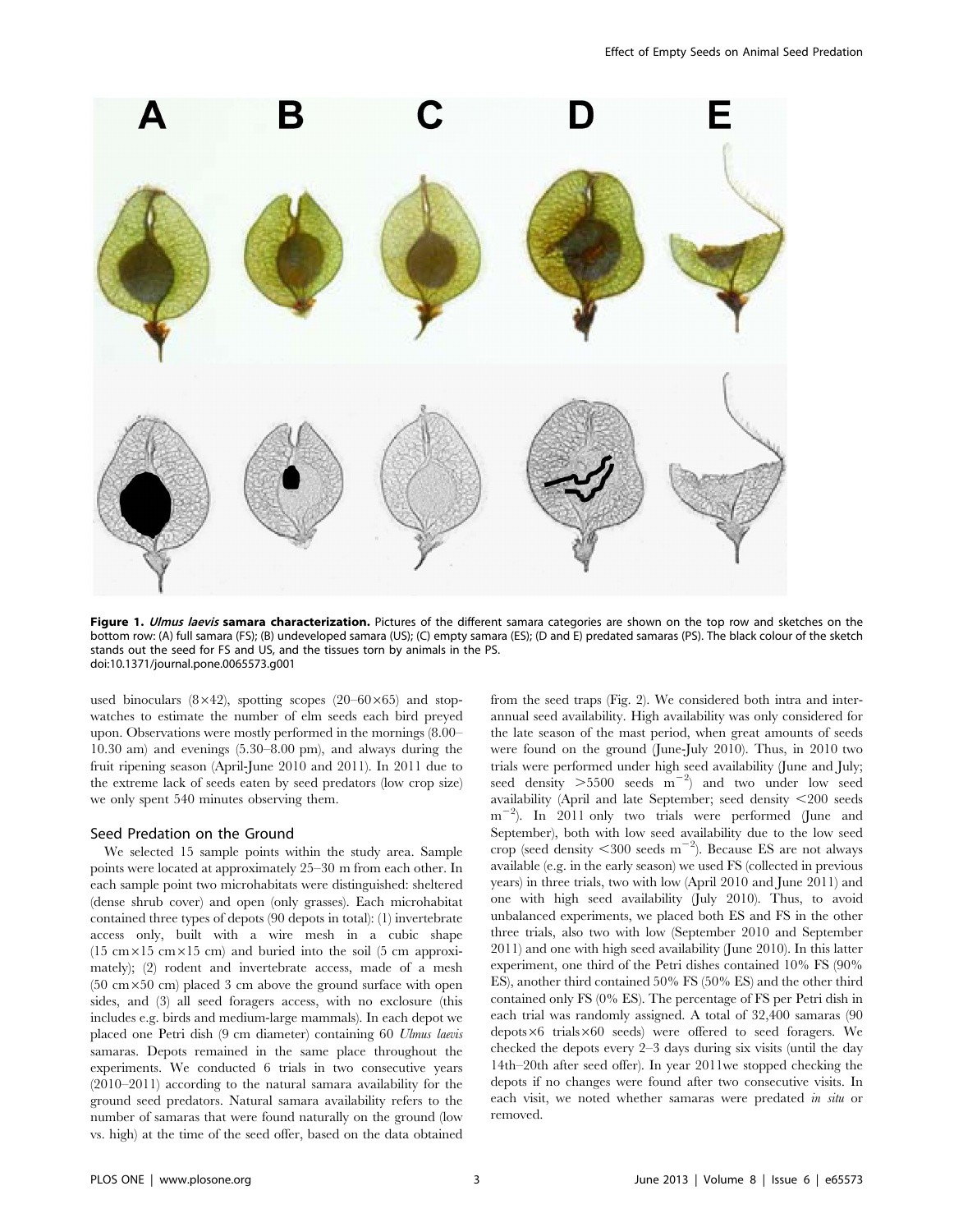

Figure 2. Samara production. a) Fruit crop size for each samara category and season; b) proportion of empty samaras dispersed throughout each season; c) proportion of each samara category dispersed along the mast year 2010. doi:10.1371/journal.pone.0065573.g002

#### Bird Density Estimates

To estimate the abundance of avian seed predators we designed a permanent linear transect in the study area (470 m in length and approximately 50 m in width). Surveys were performed weekly during the seed ripening period (from late April to early June) in two consecutive years (2010 and 2011). Bird censing started at approximately 8:30–9:00 am and we attempted to avoid heavy rain, poor visibility or strong wind conditions. Following the bird survey instructions from the British Trust for Ornithology (www. bto.org) we recorded all birds we saw and heard.

# Data Analysis

We used one-way ANOVA to analyze the possible chemical differences in the allocation of nutrients (C, N, P, Fe, K) between ES and FS. To analyze seed predation on the ground, we performed Generalized Linear Mixed Models (GLMM). The response variable was the proportion of samaras predated in each depot at each trial in relation to the number of full seeds offered (proportional response variable; binomial error family; Total number of observations = 540). The fixed effects (factors) considered in the GLMM were microhabitat of samara deposition (shrub vs. open), guild of foragers involved (depot type), samara quality (percentage of full samaras in the depot; three levels) and natural samara availability (low vs. high). Those trials with only FS were also included in the model. We also considered the two-way interactions among the fixed effects. Sample point was included as a random effect. The model was fitted by the Laplace approximation according to our data properties [32] using the ''lmer'' function within the ''lme4'' package for R 2.13.1 software (www.r-project.org). We checked for overdispersion (considering the complete range of degrees of freedom for the random effect; [32]). We computed all possible models by using the function ''dredge'' in the package ''MuMIn''. We only selected the best supported model ( $\Delta AIC = 0$ ; Akaike weight = 0.69) since the next best-fitting model showed  $\Delta AIC > 2$ , giving substantial evidence to the selected model [33]. For the statistical inference of the main effects we performed a Wald  $\chi^2$  test with the selected model, following the decision tree for GLMM fitting and inference  $\leq$ 3 random effects; no overdispersion; no inference interest for the random effect; [32]). To ensure that our inferences were not biased and, thus, avoid possible spurious correlations, we used a randomization approach with bootstrap. We resampled the response variable (2000 times;  $N = 540$  random samples) by random selection with replacement (bootstrapping). We, then, obtained the 95% confidence intervals of each model parameter and compared them with the observed confidence intervals of the selected model. We also randomized the predictors ''seed availability'' and ''seed quality'' (2000 times each) to ensure that there were no spurious correlations between the response variable (seed predation) and the two predictors. In both cases we used random samples  $(N = 540)$  with replacement.

Finally, estimation of the density of each bird species was obtained following [34] where all existing individuals were assumed to be recorded within the transect limits. Two-tailed ttests for unequal variance were used to compare density estimates of each bird species during the two years.

## Results

## Samara Production

In 2010, U. laevis seed crop was extremely high (7891 seeds  $m^{-2}$ ), whereas in 2009 and 2011 samara production was less than 10% that of 2010 (Fig. 2A). We found the highest proportion of empty samaras in 2011 (76.1%), the lowest for the mast 2010 (44.6%) and an intermediate value for 2009 (70.5%; Fig. 2A). Thus, in 2009 and 2011 full samaras (FS) only represented 17.9% and 15.4% of the crop, respectively, whereas in 2010 (the mast year) 52.7% of fruits were FS (Fig. 2A). However, in the mast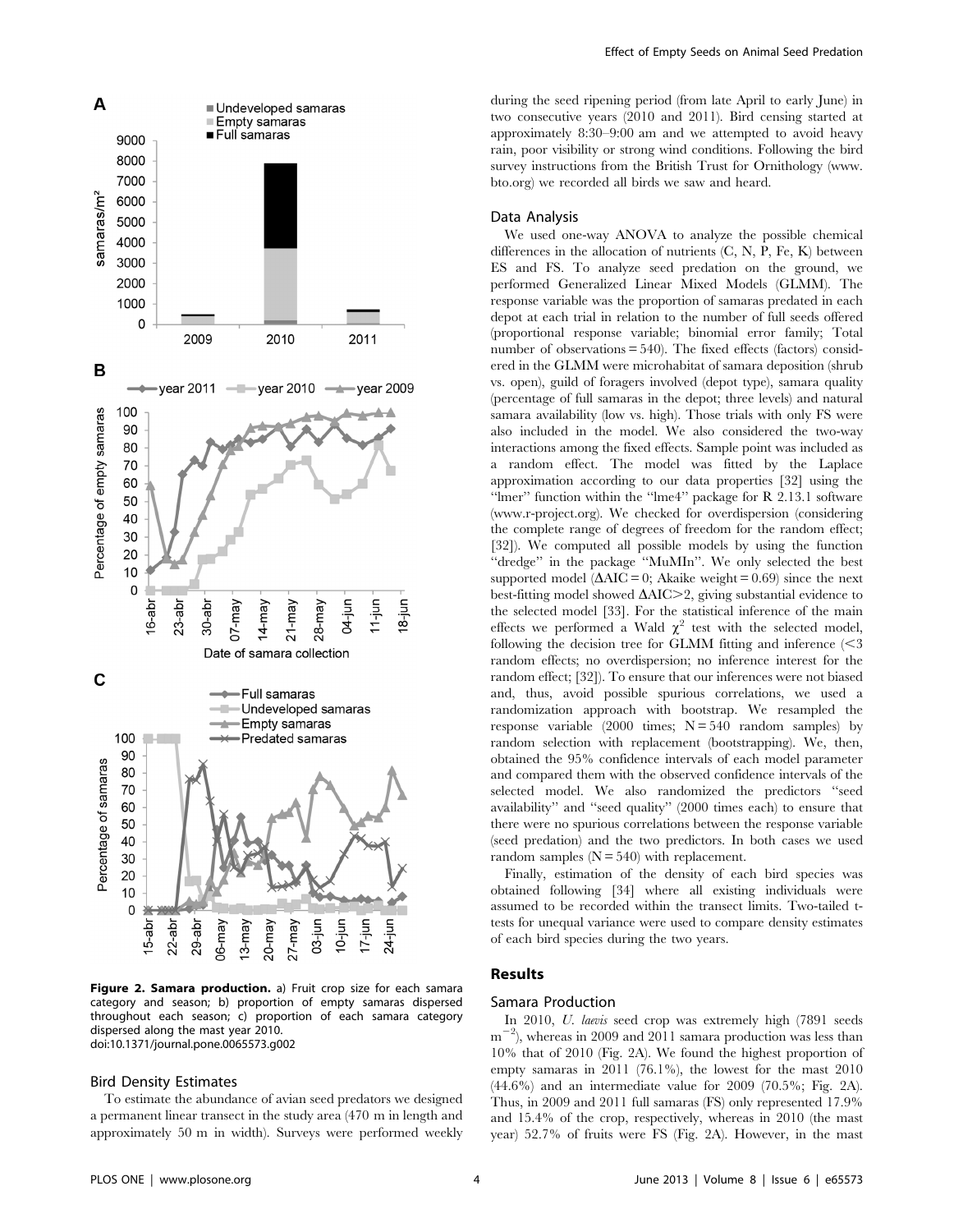2010 we collected the highest proportion of predated seeds  $(23.1\%; n = 1824 \text{ seeds m}^{-2}),$  followed by 2009 (17.2%;  $n = 87$ seeds  $m^{-2}$ ) and 2011 (13.6%;  $n = 100$  seeds  $m^{-2}$ ). Surprisingly, we found a similar pattern in the dispersal of empty samaras throughout the three seasons, regardless of the crop size, with an increasing fall of empty samaras along the seed drop season (Fig. 2B). Additionally, we found no inter-annual differences in the synchronization of the FS fall (i.e. period of time elapsed to drop 90% of the FS crop). Thus, synchronization of the FS drop only varied from 21 to 28 days among the three years. This period for the FS drop was approximately 2–3 times shorter than the whole period of seed drop (including all types of samaras; Fig. 2C). Undeveloped samaras fell early in the season (mostly in the first two weeks; Fig. 2C) and represented a very low proportion of the seed crop (Fig. 2A).

We found a higher inter-individual variability in the proportion of empty samaras in the mast  $2010$  (mean $\pm SD = 25\pm24\%$ ; range 3–95%;  $CV = 0.98$ ;  $n = 19$  trees) than in the low crop 2009 (mean $\pm$ SD = 57 $\pm$ 26%; range 9–98%; CV = 0.46; n = 35 trees). Individuals also showed a high intra-individual variability in their production of empty samaras between both years (Mean  $CV = 0.60$ ;  $n = 11$  trees). Dry biomass of empty samaras was less than half (378 $\pm$ 10 mg per 100 seeds) of those full (820 $\pm$ 11 mg per 100 seeds). In addition, full samaras showed a 13%, 27% and 128% higher C, P and N content than empty samaras, respectively  $(P<0.05)$ . However, empty samaras had a 21% and 22% higher content of K and Fe, respectively  $(P<0.05)$ .

## Identification of Seed Predators

We only obtained 9 recordings of animals removing or consuming samaras in the low branches of Ulmus trees. All of them were of chaffinches (*Fringilla coelebs*;  $n = 26$  seeds). We obtained 281 video recordings of animals consuming elm samaras on the ground: four bird species in the family Fringillidae and the wood mouse (Apodemus sylvaticus) were the main seed predators there (Fig. 3A;  $n = 1280$  seeds). Other species (number of recordings  $\leq 5$ ) were red squirrel (Sciurus vulgaris), wood pigeon (Columba palumbus) and linnet (Carduelis cannabina).

#### Seed Predation in the Tree

In year 2010, we observed 1743 seeds eaten by arboreal seed predators (1.08 predated samaras per minute of observation;  $n = 235$  observations) whereas in 2011 we only observed 6 samaras eaten (0.01 predated samaras per minute of observation;  $n = 2$ observations). We found that red squirrel was the only diurnal mammal consuming elm seeds in the trees (Fig. 3B). Six bird species of the family Fringillidae were responsible for 97.1% of avian seed predation  $(n = 1256 \text{ seeds})$ , whereas other bird species, mainly wood pigeons and tree sparrows (Passer montanus) only consumed 2.9% of the seeds (Fig. 3B).

#### Bird Density Estimation

Serinus serinus and Fringilla coelebs showed the highest density estimates in both studied years (Fig. 4). We found a significantly higher bird abundance in 2010 compared to 2011 for serins (Serinus serinus), goldfinches (Carduelis carduelis) and chaffinches  $(P<0.05;$  Fig. 4). Greenfinches (Carduelis chloris) and tree sparrows also showed higher population densities in 2010 but differences were only marginally significant  $(P<0.10;$  Fig. 4). Similar population densities were obtained for hawfinches (Coccothraustes coccothraustes) and linnets whereas wood pigeon was the only bird species with lower density estimation in year 2010 (Fig. 4).



Figure 3. Proportion of samaras consumed by each animal species ( $n$ >5 contacts). a) on the ground (open microhabitat); b) in the tree. Greenfinch = Carduelis chloris; Chaffinch = Fringilla coelebs; Wood mice = Apodemus sylvaticus; Goldfinch = Carduelis carduelis; Serin = Serinus serinus; Linnet = Carduelis cannabina; Red squirrel = Sciurus vulgaris; Wood pigeon = Columba palumbus; Tree sparrow = Passer montanus.

doi:10.1371/journal.pone.0065573.g003

#### Seed Predation on the Ground

Proportion of seeds predated was significantly different across microhabitat of seed deposition, the guild of foragers involved and seed quality (Table 1; see Table S1 for the randomization approach). Proportionally less seeds were consumed in open microhabitats, within insect-only depots and when depots contained 90% empty samaras (Fig. 5). Additionally, we found a significant interaction between microhabitat of seed deposition and guild of foragers (Table 1 and Table S1), due to the fact that depots for rodents and depots for all foragers showed no differences in the proportion of seeds predated under shrub cover, whereas proportionally more seeds were consumed by all foragers in open microhabitats (Fig. 6A).

Apparently, the proportion of seed predation was lower when seed availability was low (Table 1; Fig. 5). However, we must be cautious with the significance of this variable alone  $(P = 0.037)$ ; Table 1) since the randomization approach indicates some overlap between the observed and the randomized confidence intervals for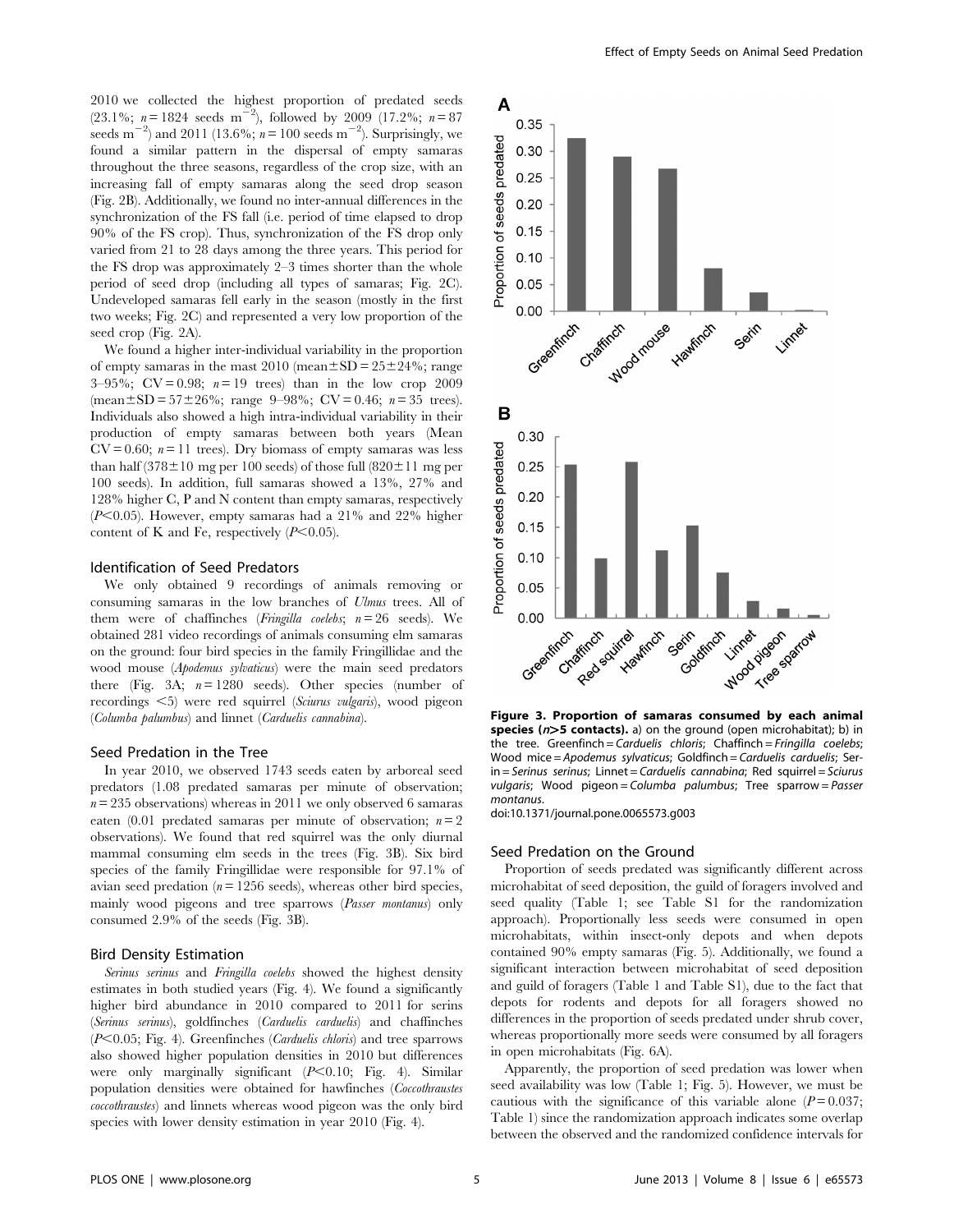



Figure 4. Density estimation of the main avian elm seed predators for two consecutive springs. Significant ( $P<0.05$ ) and marginally significant differences  $(P< 0.10)$  between years for each species are indicated by  $(*)$  and  $(*)$ , respectively. doi:10.1371/journal.pone.0065573.g004

this parameter estimates (Table S1). Nevertheless, samara availability showed a strong and significant interaction with seed quality in the proportion of seeds predated (Table 1 and Table S1). Thus, we found differences in the proportion of samaras predated across the different levels (proportions) of empty samaras only during high seed availability (Fig. 6B). Conversely, in years with low seed availability, we found no effect of different levels of empty samaras on the proportion of full samaras consumed (Fig. 6B).

#### **Discussion**

# Relationship between Seed Availability and Seed Predation

We found that the number of pre-dispersal seed predators (bird visitations) as well as bird densities in the study area significantly decreased in a low seed production season. In addition, there was an apparently higher proportion of seed predation on the ground in seasons with higher seed availability (Fig. 5). This would contrast with multiple studies that report either no correlation [13,18,35,36] or a negative relationship between seed crop size and seed predation [14,26,37–39]. However, few studies have shown a positive relationship between proportion of seed predation and seed availability [40,41]. Other authors [42] also showed that birches (Betula alleghaniensis Britt.), when producing large seed crops, increased avian seed predation but reduced seed losses by invertebrates. Predator satiation may work for animals that have low mobility (e.g. small rodents and insects) [14]. However, in our case, proportion of post-dispersal seed predation by small rodents (wood mice) increased with seed availability, which could be interpreted against a possible support to predator satiation theory. Conversely, if we consider numbers of seeds and not proportions, it comes that, overall, in a mast event more seeds remain unconsumed, probably increasing plant fitness through a higher number of potential recruits. Another study [43] also showed that in mast years the rate of seed removal by rodents was higher, facilitating the hoarding of seeds, which is not necessarily contrary to predator satiation hypothesis since animals could become satiated at the time of seed recovery. In that way, masting would have a previous effect of higher removal, followed by a later satiation, which has been demonstrated to facilitate seed dispersal and eventual seed survival, especially when seeds are scattered-

Table 1. Summary of the Wald  $\chi^2$ -test for the GLMM to analyze the factors affecting seed predation (proportion of full samaras predated in each depot).

| <b>Fixed effect</b>     | Seed predation          |        |          |
|-------------------------|-------------------------|--------|----------|
|                         | d.f.                    |        | P        |
| Microhabitat (M)        | 1                       | 87.55  | < 0.0001 |
| Foragers (F)            | $\overline{\mathbf{2}}$ | 105.81 | < 0.0001 |
| Samara quality (Q)      | 2                       | 9.30   | 0.0095   |
| Samara availability (A) | 1                       | 4.34   | 0.0371   |
| $M \times F$            | 2                       | 17.53  | 0.0002   |
| $O \times A$            | $\overline{2}$          | 19.77  | < 0.0001 |

Microhabitat (M) refers to open vs. shrub cover; foragers (F) refers to depot type (exclosures) for different guild of seed foragers; samara quality (Q) is the proportion of empty samaras in the depot and samara availability (A) is the natural availability of samaras in the study area. Data for the best-fitting model  $(\Delta AIC = 0)$ ; AIC = 282.4; Akaike weight = 0.69; Residual deviance = 258.4. Confidence intervals for the parameter estimates of this model and the randomized models are shown in Table S1 (bootstrapping). doi:10.1371/journal.pone.0065573.t001

hoarded [43]. However, samaras are low-value seeds and, thus, are mostly eaten and rarely hoarded by wood mouse [29, Perea et al. pers. obs.].

#### The Importance of Producing Empty Seeds

We found that production of empty seeds helped expand the presence of seeds in the tree, increasing considerably (2–3 fold) the overall seed drop period (Fig. 2C). This longer presence of seeds in the tree could reduce the attraction of highly mobile and more generalist predators such as birds and may satiate other less mobile animals (insects, rodents) through a higher synchronization in the fall of full seeds (Fig. 2C). This alternative would explain how production of empty seeds can serve to prolong the overall seed drop period and to exhibit greater variation in seed production (higher CV) and, thus, will help to cope with both, local specialist and more generalist (highly mobile) predators, in agreement with [44].

Surprisingly, empty seeds were not prematurely released despite their inability to produce new seedlings. The fact that empty seeds remain attached to the tree so long could be an adaptive strategy to reduce seed predation in the tree [13]. This ensures a simultaneous presence of both full and empty seeds, and, consequently, increases their effectiveness to deceive seed predators since animals completely rejected the empty-seeded fruits (no empty samaras were eaten). Moreover, we show that this pattern was similar for the three studied years and, thus, independent of the seed crop size. Here, we highlight that the cost of producing empty seeds is much lower than producing full seeds (in dry biomass and C, N, P allocation). This explains why producing and maintaining empty-seeded fruits in the tree is energetically efficient, by simply increasing the probability that full seeds escape predation.

In addition, we clearly distinguished between undeveloped samaras (aborted seeds), which were produced in a very low quantity and early in the season, and empty samaras (parthenocarpic), which were the most common type of infertility (Fig. 2A). We believe there is a need to distinguish parthenocarpic and undeveloped fruits not only morphologically but also in terms of energy cost. This distinction could help to understand why empty samaras (parthenocarpic fruits) remain attached to the tree so long in comparison to aborted seeds.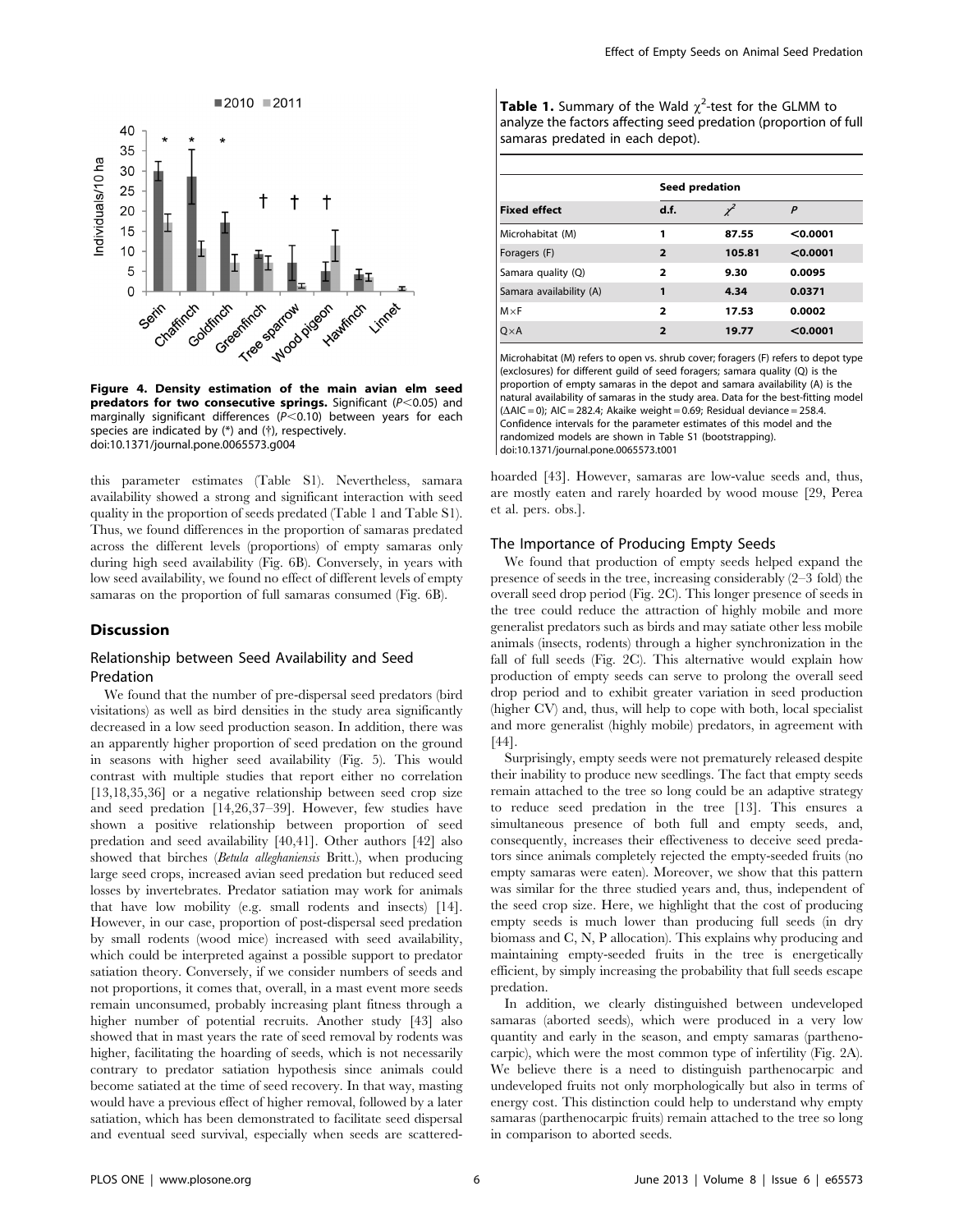

Figure 5. Proportion of seeds (full samaras) predated on the ground. Proportions are shown in relation to microhabitat of deposition, quild of foragers, proportion of empty samaras in the depot and natural samara availability. doi:10.1371/journal.pone.0065573.g005



Figure 6. Main interactions found for the proportion of seeds (full samaras) predated on the ground. a) Relationship between microhabitat of samara deposition and guild of foragers; b) Relationship between natural samara availability and proportion of empty samaras. 0% empty samaras means that all samaras were full. doi:10.1371/journal.pone.0065573.g006

# Interaction between Seed Availability and the Proportion of Empty Seeds

Interestingly, we found a significant interaction between seed crop size and the proportion of empty seeds in relation to seed predation. To our knowledge this is the first study revealing that seed predation (proportion of full seeds eaten) decreases as the proportion of empty seeds increases but only in high crop sizes (Fig. 6B). However, in low seed production events, we found no effect of parthenocarpy on the predation rate of full samaras (Fig. 6B). This suggests that there could be a potential reproductive benefit in producing empty seeds in seasons with high seed availability but not in years with low seed production. Production of low number of seeds, independently of the seed type (full or empty), already reduced pre-dispersal seed predation, since low crops are unattractive to generalist predators, especially flocks of avian seed predators. For example, Shaw [45] reported that pigeons were not attracted to oak trees in light acorn crops. Other studies found that overall number of seeds consumed by predators (from the total fruit crop) was lower when there were a higher proportion of empty seeds [12,18]. Here, we suggest that this effect of empty seeds reducing seed predation depends on crop size. Thus, in mast events, an extra production of empty seeds among many full will not considerably increase attraction of generalist foragers (already attracted by a mast crop), but will better deceive the foragers and increase their search and handling costs (effort and time). The interesting part of deceiving predators is to know what is the ideal proportion (the minimal cost for the plant) to successfully deceive the predators and maximize seed survival. In this study we found that a proportion of 50% empty seeds significantly reduced seed predation by a 26% (Fig. 6B, left side). Although an increase in the percentage of empty samaras up to 90% raised those values (from 26% to 39% in seed predation; Fig. 6B), differences were not significant between 50% and 90% ES, indicating that a very high rate of empty samaras is probably not worthwhile in terms of reproduction efficiency. Further studies should estimate the most adequate proportion of empty-seeded fruits to minimize seed predation and maximize reproduction efficiency. It could be that the value of 50% empty-seeded fruits is too high, and other values found for fleshy-fruited plants such as 30% for Pistacia lentiscus [13] could be more appropriate.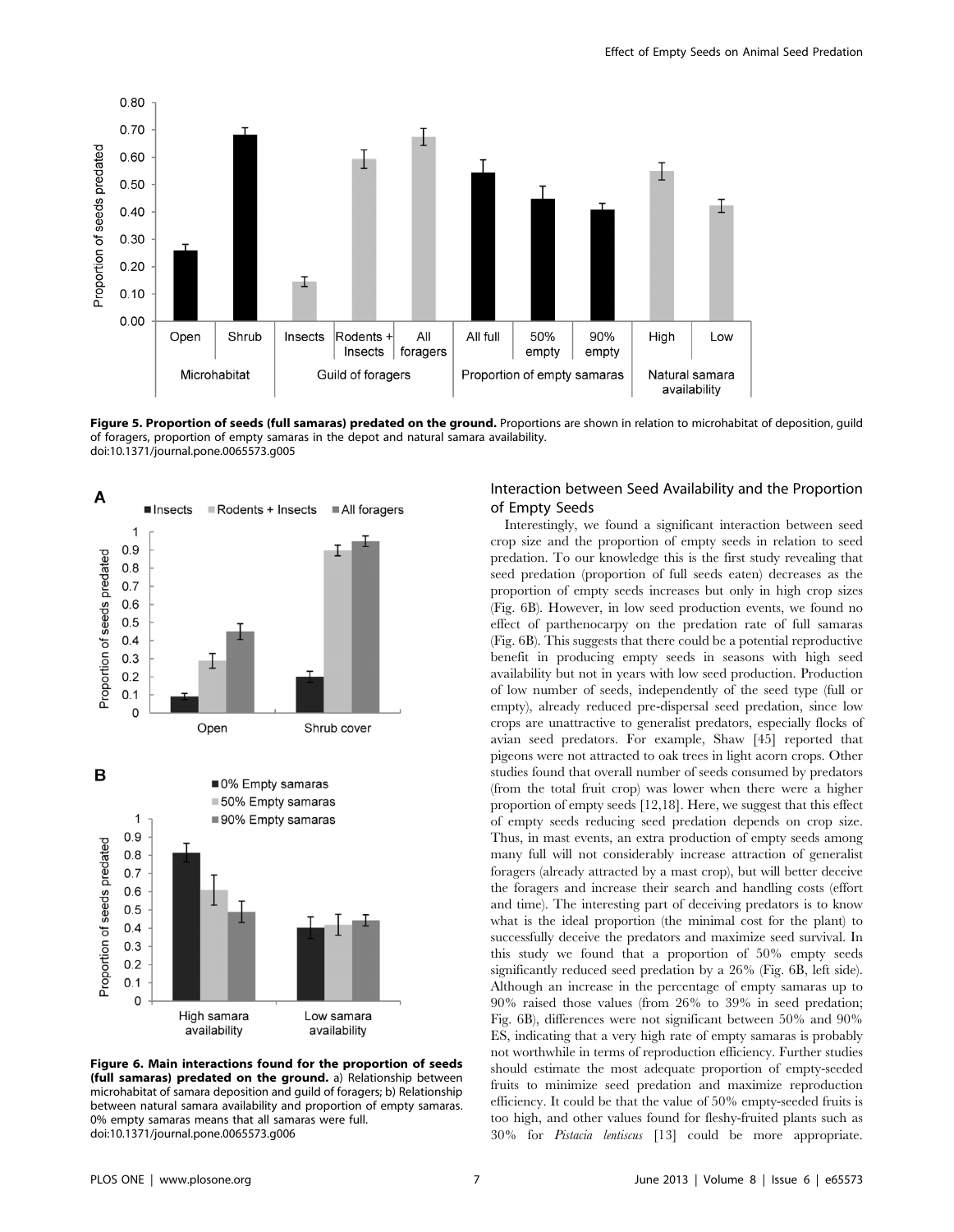Nevertheless, it seems that variability in the production of empty samaras  $(25\pm24\%$  in this study for individual trees) could work better than a fixed value to deceive the predators and reduce predation, as occurs in the masting phenomenon, where predatordispersed plants have high coefficients of variation in seed production, consistent with the idea of escaping seed predation more easily [41].

#### Origin of Parthenocarpic Fruits

The reasons why elm trees produce a high proportion of parthenocarpic fruits are still unclear, but the massive production of empty seeds regardless the seed crop, together with the late dispersal of these unviable seeds, suggest a possible adaptation to reduce seed predation. It has been proved that seed infertility in some wind-dispersed trees is mostly due to maternal genotype (genetic load) and not to self-pollination [47]. However, we need further studies to corroborate whether seed predation is acting upon genetic load, and whether parthenocarpy could be an adaptation to reduce seed predation in wind-dispersed trees. A heterogeneous distribution of empty samaras among branches or inflorescences will reinforce the adaptive hypothesis, whereas the presence of complete infertile individuals, producing mostly empty-seeded fruits will help to discard this hypothesis. Our results already revealed that there are no complete sterile trees. In fact, we found a rather high variability in the production of empty seeds for the same individuals in two consecutive years. Additionally, the inter-individual variability in the proportion of empty seeds was greater in the mast year and lower in non-mast events. This high variability (especially in mast years), together with the general unpredictability in the production of empty seeds, reinforce the idea of deceiving the predators more easily. The most plausible explanation for the variable production of empty-seeded fruits would be the variable weather conditions affecting, for instance, pollination. However, parthenocarpy was very common in the three studied years and highly variable within the population and within each individual (more variable that expected for climatic factors) and, thus, we suggest that weather alone could not be responsible for the highly variable parthenocarpy. This agrees with the fact that masting has been also considered an adaptive strategy functioning under the weather influence [46].

## Open Microsites Facilitate Seed Survival

This study also reveals an important post-dispersal predation of elm seeds, mainly by birds and mammals. We found strong differences in the proportion of seeds predated depending on the microsite where samaras were deposited. Thus, rodents mostly

#### References

- 1. Willson MF (1983) Natural history of Actaea rubra: fruit dimorphism and fruit/ seed predation. Bull Torrey Bot Club 110: 298–303.
- Vander Wall SB (2001) The evolutionary ecology of nut dispersal. Bot Rev 67: 74–117.
- 3. Janzen DH (1969) Seed-eaters versus seed size, number toxicity and dispersal. Evolution 23: 1–27.
- 4. Herrera CM, Pellmyr O (2002) Plant-animal interactions: an evolutionary approach. Oxford, UK: Blackwell Science. 328 p.
- 5. Howe HF, Smallwood J (1982) Ecology of seed dispersal. Annu Rev Ecol Syst 13: 201–228.
- 6. Perea R, Delibes M, Polko M, Sua´rez-Esteban A, Fedriani JM (2012). Contextdependent fruit-frugivore interactions: partner identities and spatio-temporal variations. Oikos. DOI: 10.1111/j.1600-0706.2012.20940.x.
- 7. Waller DM (1979) Models of mast fruiting in trees. J Theor Biol 80: 223–232.
- 8. Crawley MJ (2000) Seed predators and plant population dynamics. In: Fenner M, editor. Seeds: the ecology of regeneration in plant communities. Wallingford, UK: CABI Publishing. 167–182.

preyed upon or removed seeds when samaras were located under shrub cover, their preferred microhabitat [11]. Unlike rodents, Fringillidae birds consumed higher number of seeds in open areas, possibly because birds search for seeds visually and not olfactorilly [48]. Additionally, we observed how finches feel safer in open areas where they can easily fly away, probably as a strategy to escape predation [49]. In general, rodents were the main postdispersal seed predators in line with other studies [29]. Surprisingly, however, Fringillidae birds (mainly C. chloris and F. coelebs) were important seed predators on the ground according to the video recordings obtained. This contrasts with other studies [24,29] and reveals that birds can be important post-dispersal predators of samaras, increasing their relative contribution as the proportion of open microhabitats increases. Thus, a system with abundant open microhabitats will decrease the overall ground seed predation by reducing seed predation by rodents (the main ground foragers), although there will be an increase in avian seed predation. However, in low crop sizes we found that density of avian seed predators decreased (Fig. 3), probably because finches moved to areas richer in seeds. Granivorous birds have greater mobility than small rodents and, therefore, can move more easily among patches and escape to low crops. As a result, in years with low samara production, granivorous birds will prey upon very few seeds and will be much less detrimental than rodents. For these low crop events, open areas will be especially important to facilitate seed survival and plant recruitment since riparian Ulmus are light demanding species [50].

## Supporting Information

Table S1 Summary of the parameter estimates (95% confidence interval) for the randomized models (bootstrapping). The number of iterations was 2000 in all cases. Random samples were of  $N = 540$  with replacement. (DOCX)

## Acknowledgments

We thank J. Domínguez, G. González and E. Miranda for their technical assistance. We are also grateful to P. Sanjuanbenito and S. Iglesias for their support. We also appreciate G. Seket's language revision. M. Girardello and N. Nanos provided helpful comments on data analysis.

## Author Contributions

Conceived and designed the experiments: LG RP. Performed the experiments: RP MV. Analyzed the data: RP LG MV. Wrote the paper: RP LG MV. Some figures: MV.

- 10. Castro J, Gómez JM, García D, Zamora R, Hódar JA (1999) Seed predation and dispersal in relict Scots pine forests in southern Spain. Plant Ecol 145: 115–123.
- 11. Perea R, San Miguel A, Gil L (2011) Acorn dispersal by rodents: The importance of re-dispersal and distance to shelter. Bas Appl Ecol 12: 432–439.
- 12. Fuentes M, Schupp EW (1998) Empty seeds reduce seed predation by birds in Juniperus osteosperma. Evol Ecol 12: 823–827.
- 13. Verdú M, García-Fayos P (2000) The effect of deceptive fruits on predispersal seed predation by birds in Pistacia lentiscus. Plant Ecol 156: 245–248.
- 14. Janzen DH (1971) Seed predation by animals. Ann Rev Ecol Syst 2: 465–492. 15. Zangerl AR, Berenbaum MR, Nitao JK (1991) Parthenocarpic fruits in wild
- parsnip –decoy defense against a specialist herbivore. Evol Ecol 5: 136–145. 16. Traveset A (1993) Deceptive fruits reduce seed predation by insects in Pistacia
- terebinthus L. (Anacardiaceae). Evol Ecol 7: 357–361.
- 17. Mustart PJ, Cowling RM, Wright MG (1995) Clustering of fertile seeds in infrutescences of serotinous Protea species –an anti-predation mechanism-. Afr J Ecol 33: 224–229.
- 18. Ramos-Ordoñez MF, Arizmendi CM (2011) Parthenocarpy, attractiveness and seed predation by birds in *Bursera morelensis*. J Arid Environ 75: 757-762.